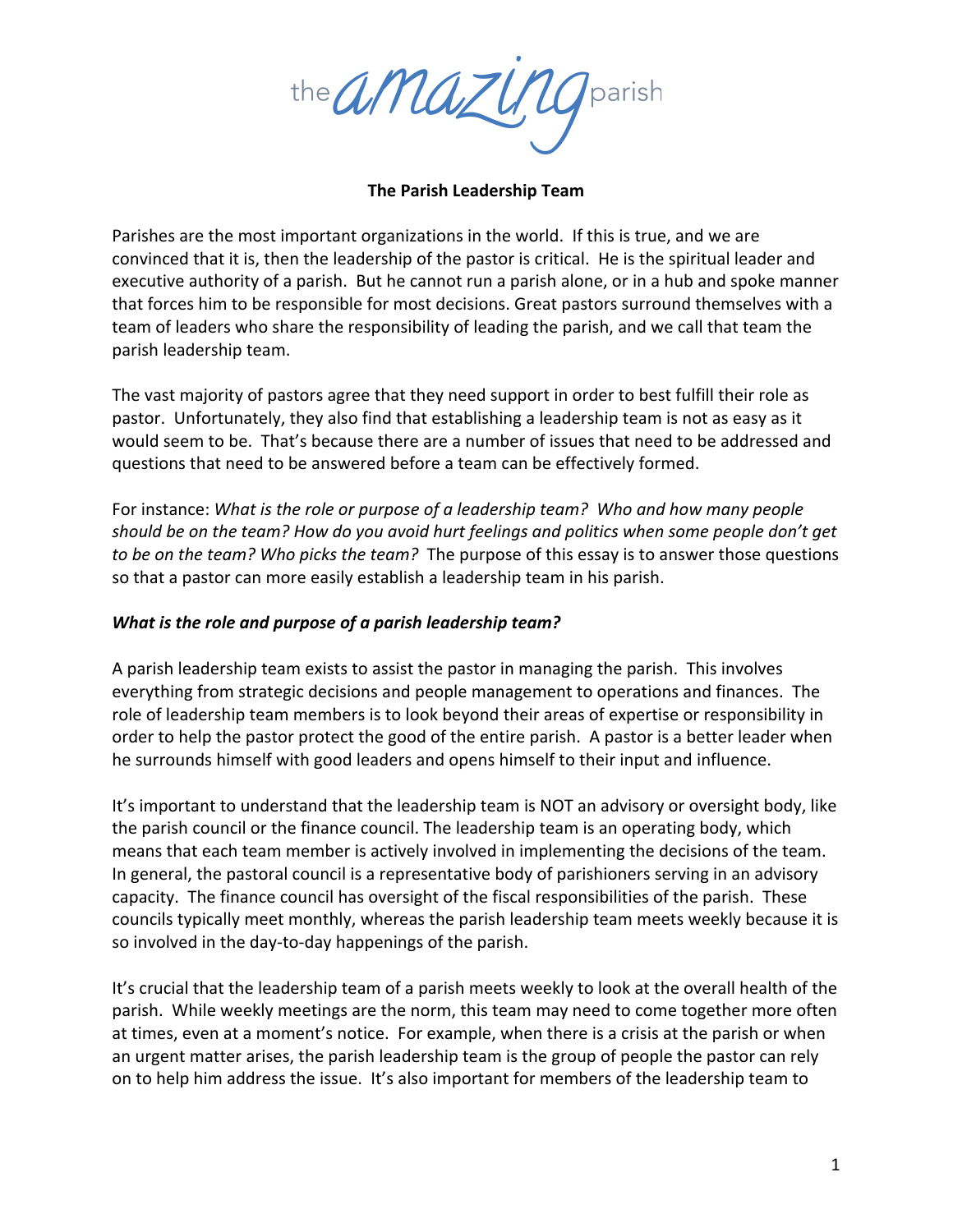the *amazung* parish

understand that being on the leadership team is NOT a reward or a privilege, but rather a serious responsibility.

### *Who* and how many people should be on the team?

The leadership team should be small, between three and five people. Having too many members makes it very difficult to build strong trust and to engage in the difficult conversations that a team must have.

As to who should be on the team, that will depend on the maturity level of the individuals under consideration and their roles and responsibilities. Because no two parishes are the same, there are no easy formulas for determining who should be on the leadership team. However, there are four qualities that are essential for each leadership team members to have, regardless of the size, location or demographic of the parish. Here's a chart to help explain them:

| <b>Committed and Present</b>                                                                                                                                                                 | <b>Mature</b>                                                                                                                                                     |
|----------------------------------------------------------------------------------------------------------------------------------------------------------------------------------------------|-------------------------------------------------------------------------------------------------------------------------------------------------------------------|
| A committed parishioner (staff or volunteer)<br>who is present at the parish throughout the<br>week and available for weekly meetings.                                                       | A committed parishioner who is mature,<br>humble, prayerful and able to handle<br>sensitive and confidential information.                                         |
| <b>Team Player</b><br>A committed parishioner who is vulnerable<br>and capable of engaging in productive<br>conflict. Will hold people accountable and is<br>willing to be held accountable. | <b>Whole-Parish Oriented</b><br>A committed parishioner who is focused on<br>the collective results of the parish more than<br>their individual areas of concern. |

# The Four Qualities of a Parish Leadership Team Member

Regardless of your parish size or geographical location, the most important thing is to choose parishioners that fit the four qualities. Some pastors may be tempted to choose people based on their role, title or contributions to the parish, but they will experience more success with their team if they are choosing individuals based on the qualities in the chart above.

While every parish leadership team is different, what they should all have in common is that they are small. In addition, the team is collectively responsible for the good of the entire parish regardless of their individual duties. Each team member is an active part of the parish operations, spending time there more than once a week. Also, the pastor is an active member of the team, preferably taking the lead role in driving meetings and discussions and decisions forward.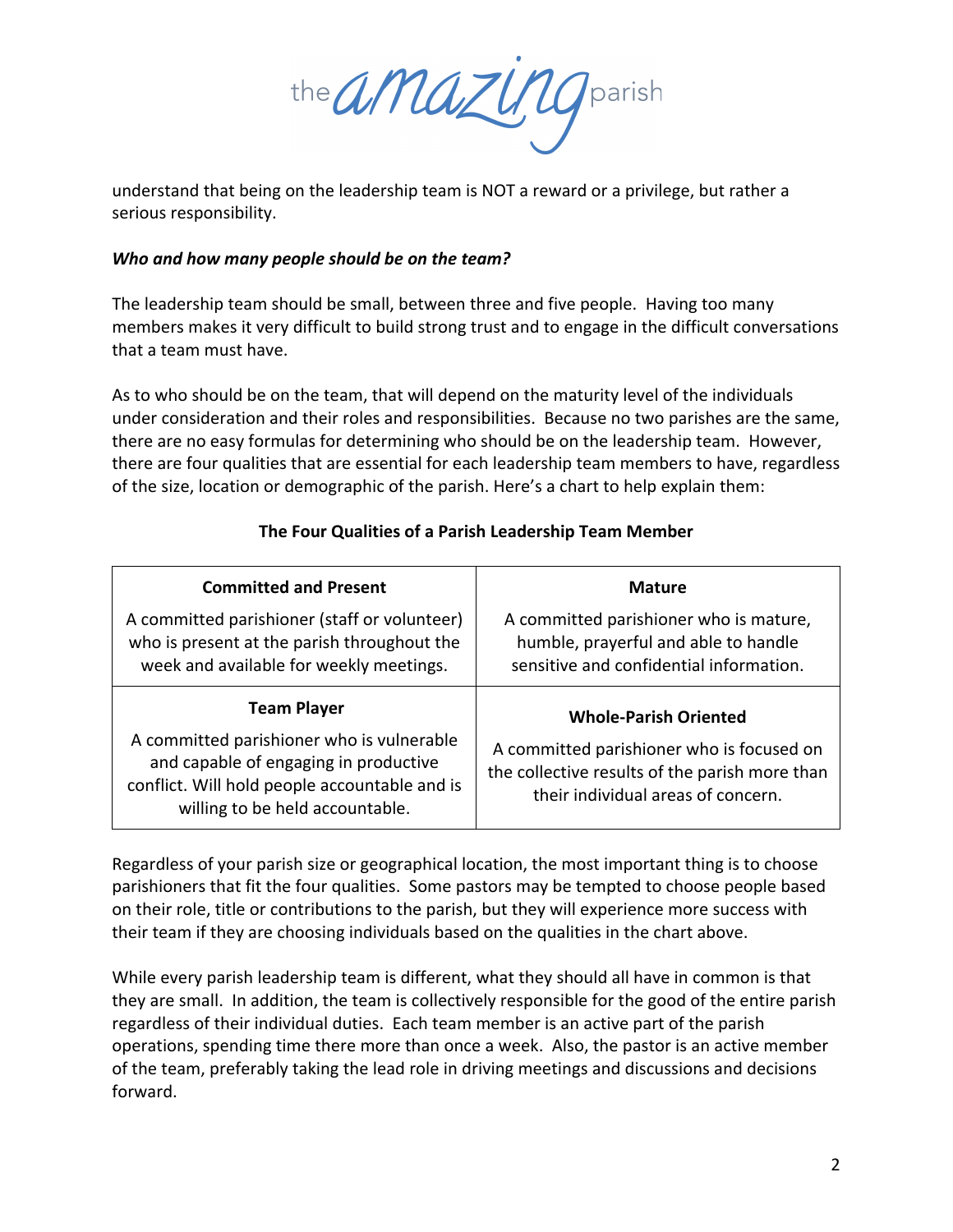the *amazung* parish

For specific examples of parish leadership teams based on parish size and location, see the addendum at the end of this document.

## *Who picks the team?*

The pastor picks his team, and he is the leader of the team. Some pastors already have an idea of the people they want involved in helping lead the parish, still it's a good idea to check those people against the four qualities of a parish leadership team member (committed and present, team player, whole-parish oriented, mature). If just one of the qualities is missing, it's important to address it or consider asking someone else who might be a better fit for the role.

## *Challenges a Pastor Will Face*

Of course there can be challenges and roadblocks to implementing a parish leadership team, and we all know there can be personalities and politics that make this situation difficult. Generally, there are four common challenges that pastors face when building a team at their parish.

- 1. Hurt feelings from some who aren't selected to serve on the parish leadership team
- 2. Misunderstanding by staff that the parish leadership team is a special club
- 3. Parish council feeling threatened or confused
- 4. Temptation to give up and avoid the temporary messiness

Challenges 1-3 deal with communication and are minimized when the communication happens up front. It's important for the pastor to clearly communicate the role and need for a parish leadership team to the parish council members, staff and key volunteers at his parish. Communication (and over-communication) can eliminate the potential for hurt feelings, jealousy and misunderstandings. It can be tempting for pastors to avoid the direct conversations needed to bring clarity around the parish leadership team, but the more honest and clear the pastor is about the role of his leadership team, the less excluded other parish leaders will feel.

Ongoing communication with the staff, parish council and volunteers also maximizes clarity. The pastor and leadership team members should remember to practice "cascading communications," promptly informing the staff, councils, and key volunteers about decisions made by the parish leadership team.

The fourth challenge has more to do with the emotions some pastors feel throughout the process of forming a leadership team. It can be difficult for a pastor to navigate these conversations with his staff and councils and to continue charging forward without having all the answers. The messiness is a temporary thing, and that temporary discomfort is well worth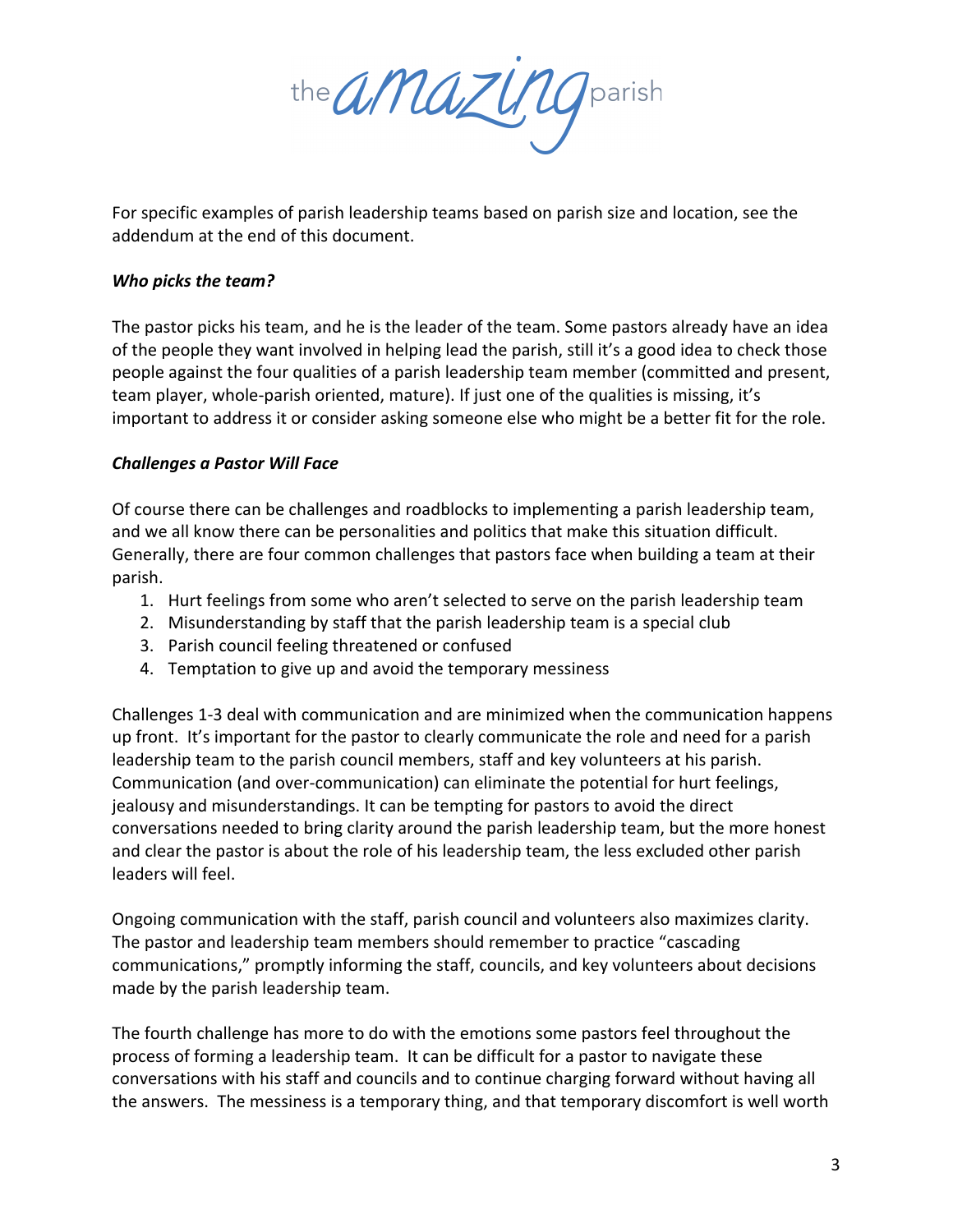the *amazung* parish

it in the end. Pastors that have successfully led their teams through this transition now look back and wonder how they did everything before without the help of their team.

### *How do you avoid hurt feelings or politics when some people don't get chosen for the team?*

This is one of the biggest fears that drives pastors away from establishing a leadership team. To overcome that fear, a pastor has to know that weeks after the initial disruption, the parish will begin benefitting remarkably as a result of creating the right team. In other words, the rewards outweigh the costs. That seems easier said than done, but as long as you go about it with confidence, clarity and sensitivity, the benefits will have an incredible impact on your parish.

To be clear, it is the job of the pastor to present the new structure for parish leadership team meetings in a clear, mature, compelling way. He might say something like...

"Listen everyone. I've recently come to the conclusion that the only way to take the parish to the place we all want it to go is to change the way we lead and manage. That is my responsibility and I take responsibility for not having done this better and sooner. I'm convinced that it is what we need, and that after we dig into this and ask questions in a frank and honest way, we'll all come to the same conclusion."

"First, we are going to establish something called a parish leadership team. I'm not talking about the parish council or finance council, and I'm not talking about the staff team that includes everyone who works in the parish office."

"What I'm talking about is a small group of people, three or four probably, who will take on considerably more work to help me oversee and manage the entire parish, regardless of what their day jobs are. This parish is too important, and we have too many wonderful opportunities to bring people to Christ to allow our current way to continue. We need to be more nimble, strategic, informed and clever. That doesn't happen with all eight of us in a room, or with twelve people in the conference room on Mondays. We have to do something different. Now, that doesn't mean we still won't have meetings with all of us to talk about what is happening in the parish or to brainstorm how a new program might roll out. But we can't possibly vet out the right answer and argue about it and pray about it and push back and forth with more than a small handful of people on the leadership team."

"Now, I realize that there is potential in situations like this for people to be nervous about whether they'll be on the team or not. I get that. And I realize that much of that nervousness comes from the idea that if we aren't on the parish leadership team, we have somehow been demoted or disrespected. I get that. But it just isn't the reality of what we're doing here."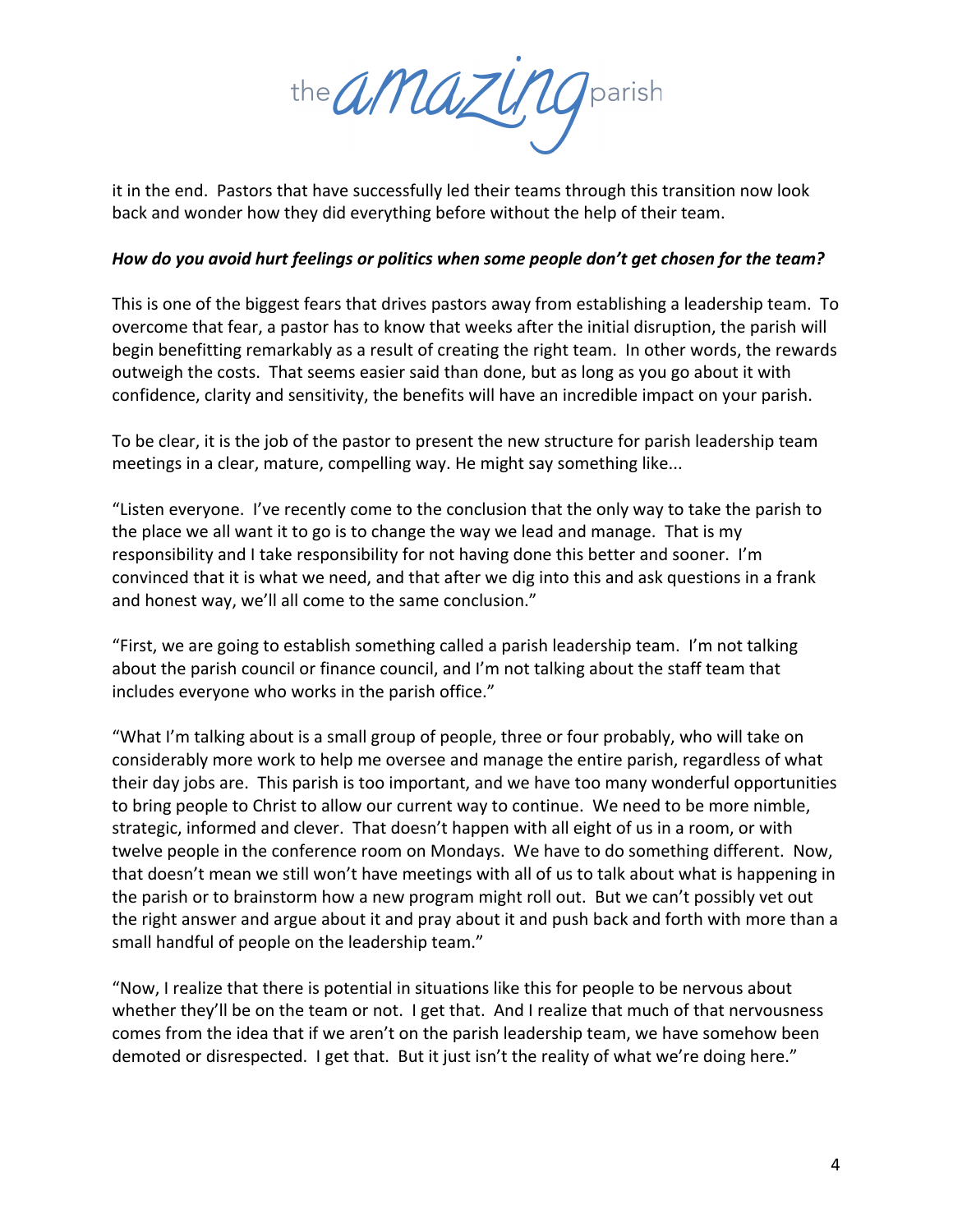the *amazung* parish

"Being a member of my small leadership team is not a reward for good service. It's not an indication of where you stand in the parish in terms of importance and impact. And it is not a message to you about whether you are considered a strong member of the parish staff. Some of our most talented and senior and committed people might not be on the leadership team, not because they aren't fantastic at what they do, but rather because they are appropriately focused on one particular aspect of what goes on in the parish. Or perhaps they won't want to sign up for what I'm requiring leadership team members to do. Because being on the leadership team carries with it a weighty set of responsibilities, with little or no public attention or formal upside."

What is important here is that the pastor is up front with people about what it means to be on the leadership team.

When a pastor is confronted with a disappointed staff member or volunteer who thought he or she should have been chosen, it is best for that pastor to listen kindly and with genuine empathy. The pastor must then explain, in confidence, the purpose for the new team and the fruits that it will have to yield. He should also remind them, "you will not be excluded from providing insight and ideas relating to your area of responsibility, and your input will always be welcomed in any area where you want to contribute."

If a disgruntled person persists in his or her belief that they should have been on the team, that is where a pastor can communicate kindly and in a dignified way, but with NO sense of apology, the specific reasons that the person wasn't seen to be the best for the limited spots on the team. 

If all this can be handled with eagerness on the part of the pastor and other leaders, and with genuine concern and dignity for the person who is upset, and with no sense of apology for what the parish is trying to do, then I think a reasonable person is going to understand. If not, this may be a sign of a somewhat self-serving attitude.

# *We're Here for You!*

Amazing Parish is committed to helping you select the best people for your leadership team. We have resources available on our website including a webinar with Pat Lencioni (click here to watch it) as well as a dedicated staff that is eager to help you. If after reading this you're still struggling with the selection of your team members, don't hesitate to call us at 303-481-4320.

We are praying for you. Thank you for your vocation and commitment to leading your parish!

### **Addendum**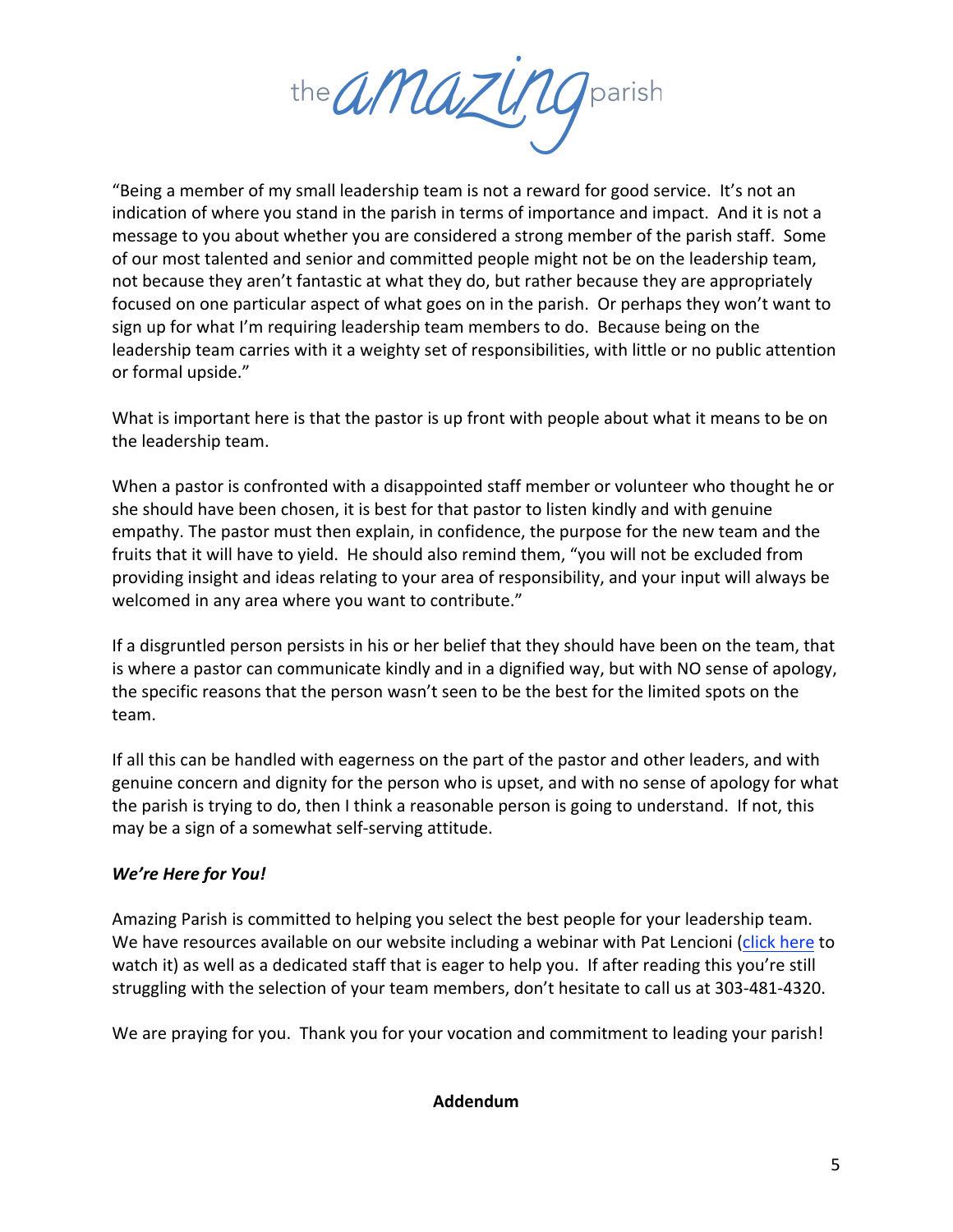the *amazung* parish

## *Parish Examples*

A few hypothetical examples might provide the guidance necessary for figuring out what is best for your parish.

### *Example 1: Small Parish Size*

Sacred Heart is a small parish located in a farming community thirty-five miles from a city. Two hundred families make up the parish, many of whom drive more than ten miles to attend Mass. There are just a handful of active ministries, including a Bible study, an outreach to migrant farmworker families, and a Knights of Columbus group.

The pastor has one full-time Parish Secretary and two part-time volunteers in the parish office. One of the volunteers handles RCIA, Confirmation and Faith Formation for the children in the parish, as well as family outreach. The other takes care of the church ministries, oversees the choir, readers and sacristans, and organizes baptisms, weddings and funerals.

Who would be on Sacred Heart's leadership team? In a situation like this, it might make sense that all of the parish staff be a part of it. But then again, it is possible that the Parish Secretary doesn't have the insights or whole parish perspective needed to be part of the team. If he or she doesn't, it is better to limit the team to the other members. And perhaps in a small, rural parish like this one, there is a unique volunteer who spends a few days at the parish working on various projects or programs. Depending on his or her talents and involvement, he or she might be a good candidate to be a functional member of a leadership team. Oftentimes rural parishes will only have three people on the leadership team (the pastor plus two others), which is reasonable for a parish like Sacred Heart.

The members of the leadership team will probably not always be in the office at the same time, so they will have to be active in scheduling meetings to discuss the needs of the parish. What is important is that they provide the pastor with support in making decisions and executing plans.

### *Example 2: Medium Parish Size*

St. Mary's is a medium-sized parish located in a suburb. There are almost fifteen hundred families in the parish and several ministries, some large and active, others small and somewhat dormant. In the office, there are seven paid staff members, five full-time and two part-time, as well as a handful of volunteers, and an associate priest.

The office consists of the following paid staff:

- Full-time Director of Faith Formation
- Part-time Youth Minister
- Full-time Business Manager
- Full-time Liturgy Coordinator
- Part-time Music Coordinator
- Full-time Parish Secretary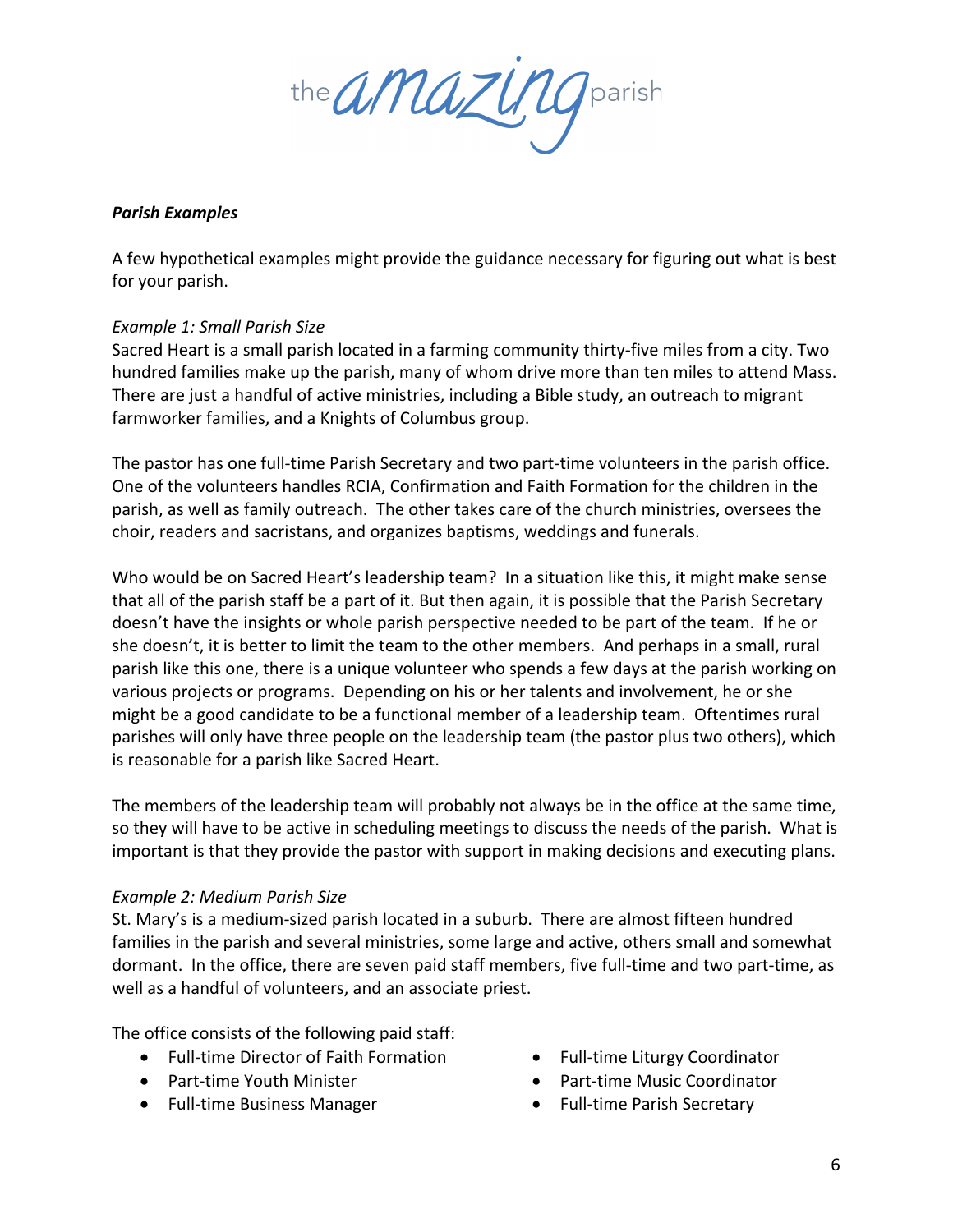the *amazung* parish

• Full-time Facilities Manager

In addition to his priestly duties, the Associate Pastor helps run outreach programs which include the St. Vincent de Paul food pantry and an annual mission trip. Regular volunteers in the office include two part-time administrative assistants, an adult Bible study leader, a parttime bookkeeper and three music ministers who lead music at the weekend Masses.

Who should be on the leadership team at St. Mary's? That will depend on the maturity levels and capabilities of the individuals who work in the parish. But it might look like this: The Pastor, the Director of Faith Formation, the Business Manager, the Liturgy Coordinator, and the Associate Pastor. That would be a total of five people, which is a good size for a team.

Should the Associate Priest always be on the team? Not necessarily. There are teams that didn't include the associate, who was NOT AT ALL upset by not being included. As he said, "I trust the leaders and I need to spend my time and energy doing what I do best."

Does the Business Manager or someone from the finance department need to be on the team? Not necessarily, but it is often the case. Again, that person must be mature and have insights into the parish beyond his or her tactical role.

What about the Director of Faith Formation or DRE? Again, it depends. Certainly, the title and responsibilities of a faith formation leader would suggest that he or she be on the team, but it will depend on that particular person and his or her ability to add value in a leadership capacity and to have a whole-parish oriented perspective. No two DREs are the same.

### *Example 3: Large Parish Size*

Holy Family is a large parish located in a thriving suburb of a major U.S. city. More than three thousand families are registered, many of whom have children who attend the parish's grade school. There are dozens of ministries at Holy Family, some more vibrant than others. Holy Family has an associate pastor as well as two deacons that serve in different liturgies and ministries.

The parish office has ten full-time paid staff members:

- Business Manager
- Director of Parish Operations
- Facilities Manager
- Parish Secretary
- Director of Religious Education
- Director of Children's Ministries

There are also five part-time paid employees:

- Youth Minister
- Director of Outreach and Evangelization
- Music Coordinator
- Liturgy Coordinator